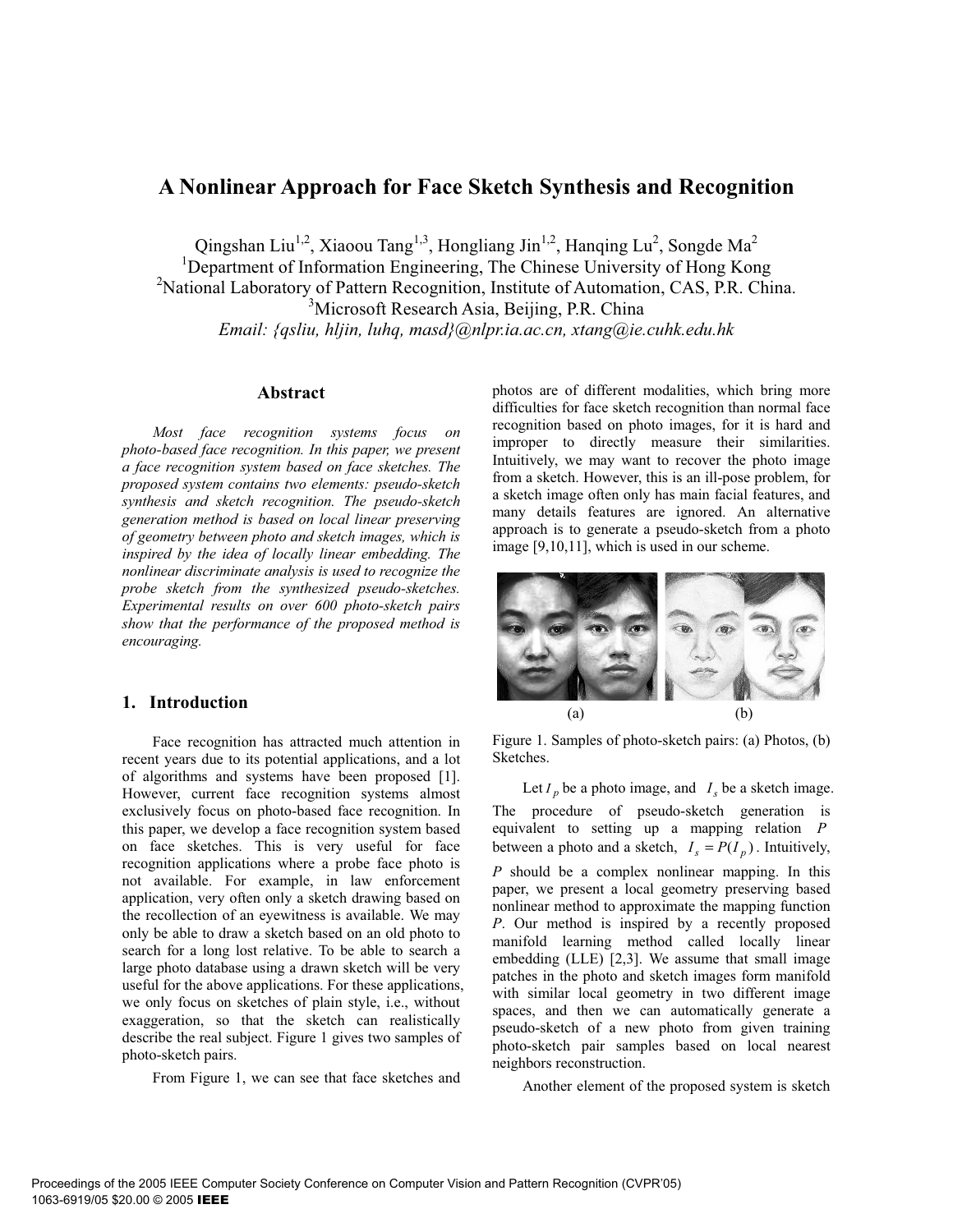recognition, i.e., identifying the probe sketch from the pseudo-sketches. Though we only focus on sketches of plain style, it is also inevitable to have some distortions when artists draw the sketches. In addition, the weight combination of local nearest neighbors brings some blurs to the pseudo-sketches. In order to reduce the influence of nonlinear variations due to distortions and blurs, we adopt the kernel based nonlinear discriminant analysis (KNDA) [4] for sketch recognition, which combines the nonlinear kernel trick with linear discriminant analysis (LDA). We evaluate the recognition performance on a database of 606 subjects, and compared KNDA with Bayesian subspace [5], LDA [6] and PCA [7].

## **2. Related Work**

Recently, an effective face sketch recognition system is developed based on an assumption that the mapping *P* between a photo and a sketch can be approximated as a linear process [9,10]. According to PCA reconstruction, a new face photo and sketch can be represented by a linear combination of training photo-sketch pair samples  $T_p$  and  $T_s$  respectively,  $I_p = T_p C_p$  and  $I_s = T_s C_s$ , where each column of  $T_p$ and  $T_s$  represents a training photo sample and the corresponding sketch sample respectively, and the linear combination coefficient  $C_p$  and  $C_s$  are column vectors obtained by PCA eigentransform. Based on the linear assumption, a sketch should have a similar linear reconstruction to its corresponding photo image,  $C_s \approx C_p$ , so the pseudo-sketch of a photo can be synthesized with  $T_sC_p$ . This technique is called eigentransform based pseudo-sketch synthesis. Three distances based on  $C_p - C_s$  were defined for sketch recognition. To further improve the performance, in [11], shape and texture information in a photo are separated, and such an eigentransform is conducted on shape and texture respectively. Finally, a Bayesian subspace classifier is employed to recognize the probe sketch from the pseudo-sketches.

However, it is not difficult to notice that approximating the sketch drawing process of an artist by a linear process is not accurate. This process may be better estimated as a nonlinear process. The proposed method in this paper differs from [9,10,11] in that two nonlinear techniques are presented for pseudo-sketch synthesis and sketch recognition, i.e., the local geometry preserving based pseudo-sketch synthesis and the KNDA based sketch recognition.

## **3. The Pseudo-Sketch Synthesis**

Because sketch and photo images are in different modalities, it is difficult to directly measure their similarities. In the proposed system, we first generate the pseudo-sketch of a photo image, and then match the probe sketch with the pseudo-sketches. Inspired by the idea of LLE, we present a local geometry preserving based method to learn the mapping relation between photos and sketches from a training set.

LLE is a promising manifold learning method, and is widely used for nonlinear dimension reduction of high-dimensional data and image analysis [2,3,12]. The basic idea of LLE is to compute neighbor-preserving mapping between a high-dimensional original data space and a low-dimensional feature space, based on simple geometric intuition that each data and its neighbors lie on or close to a locally patch of the manifold. According to this idea, we present a method based on the idea of local geometry preserving for pseudo-sketch synthesis, with the help of training photo and sketch image pairs,  $T_p$  and  $T_s$ .

Due to the complexity of face structure, we adopt a patch-based strategy as [12,13]. We divide the photo and sketch images into *N* small overlapping image patches in the same way (the photo and sketch images are geometrically normalized by fixing the locations of eyes in our experiments). We denote photo and sketch image patches as  $I_p^t$  and  $I_s^t$ ,  $t = 1, 2, ..., N$ . In this paper, we only consider sketch images of plain style only, so we can assume that corresponding photo and sketch image patches form manifolds with similar local geometry in two different image spaces. Thus, similar to LLE, for each photo image patch  $I_p^t$ , we first fit it with its *K* nearest neighbors from training samples  $T_p^t$ , and calculate the reconstruction weights, and then its corresponding sketch patch  $I_s^t$  can be estimated from training sketch samples  $T_s^t$  by preserving the local geometry. The sketch synthesis algorithm is summarized as follows:

**For**  $t = 1, 2, ...N$ 

- (1) For a photo patch  $I_p^t$ , find its *K* nearest neighbors  $\hat{I}_{pk}^{t} \in T_p^t$ ,  $k = 1, 2, ..., K$ .
- (2). Compute the reconstruction weights of the neighbors,  $w_{pk}^t$ ,  $k = 1,2,...,K$ , that minimize the error of reconstructing  $I_p^t$ .
- (3). Based on local geometry preserving, estimate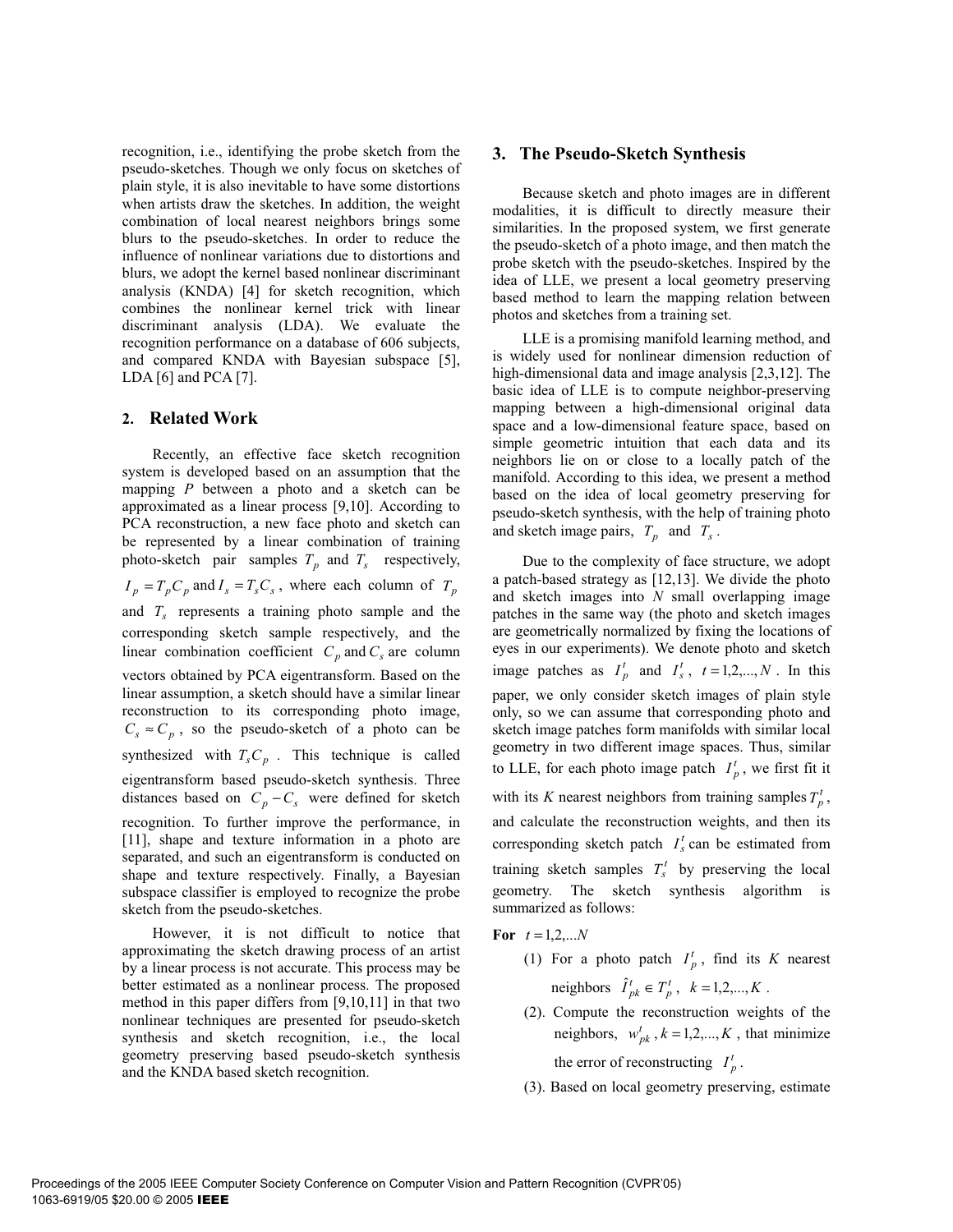its sketch patch  $I_s^t$  using the corresponding sketch patches  $\hat{I}_{sk}^t \in T_s^t$  of the *K* nearest neighbors  $\hat{I}_{pk}^{t}$  and the reconstruction weights

$$
w_{pk}^t
$$
,  $k = 1, 2, ..., K$ .

# **END.**

In step (1), the Euclidean distance is used to find the nearest neighbors, and the local reconstruction based on the *K* nearest neighbors in step (2) is achieved by minimizing,

$$
\varepsilon^{t}(w) = \left\| I_p^t - \sum_{k=1}^K w_{pk}^t \hat{I}_{pk}^t \right\|^2, \qquad (1)
$$

subject to  $\sum w_{pk}^i = 1$  $\sum_{k=1} w_{pk}^t =$ *K k*  $w_{pk}^{t} = 1$ . This is a constrained least

squares problem. By defining a  $K \times K$  matrix  $Q$ ,

$$
Q(i, j) = (I_p^t - \hat{I}_{pi}^t)^T (I_p^t - \hat{I}_{pj}^t),
$$
 (2)

and  $R = Q^{-1}$ , this constrained least squares problem has the following close-form solution [3]:

$$
w_{pk}^{t} = \frac{\sum_{m=1}^{K} R(k, m)}{\sum_{i=1}^{K} \sum_{j=1}^{K} R(i, j)},
$$
 (3)

where  $k = 1, 2, ..., K$ .

In step (3), the sketch patch  $I_s^t$  can be estimated based on  $w_{pk}^t$  and the corresponding *K* sketch patches  $\hat{I}_{sk}^t$  in  $T_s^t$ .

$$
I_s^t = \sum_{k=1}^K w_{pk}^t \hat{I}_{sk}^t .
$$
 (4)

In order to enforce local compatibility and smoothness between adjacent synthetic sketch patches, we use an average for overlapped regions in the final reconstructed results.

From above description, we can see that there are three parameters: the number of neighbors *K*, the patch size, and the degree of overlapping between adjacent patches. We find that blur appears when the number of neighbors *K* is too large. Figure 2 shows the comparison of  $K = 5,25,50$  with a patch size 13×13. In our experiments, we set  $K = 5$ . The idea of overlapping is to keep smooth transition between two adjacent patches. We keep 2/3 region overlapping. For the patch size, we find that some details are disappeared when the size is too large, and noise appears with too small patches. In addition, the size of patches should be related to the size of the photo and sketch images. In

our experiments, both the face photo and sketch images have a size of  $160\times100$ , and we set the patch size as 13×13 . Figure 3 gives a comparison of pseudosketches with different patch sizes.



Figure 2. Comparison of pseudo-sketches with different neighbor sizes: (a)  $K = 5$ , (b)  $K = 25$ , (c)  $K = 50$ .



Figure 3. Comparison of pseudo-sketches with different patch sizes: (a)  $7 \times 7$ , (b)  $13 \times 13$ , (c)  $19 \times 19$ .

#### **4. Sketch Recognition**

Face sketch recognition is to measure similarities between the probe sketch and the pseudo-sketches from photos. In [11], Bayesian subspace classifier is used to improve the sketch recognition performance, in which the distribution of the difference between a real sketch drawn by an artist and its corresponding pseudo-sketch is assumed to be a Gaussian distribution [5]. In this paper, we adopt the KNDA based nonlinear discriminative classifier for sketch recognition, in order to better describe nonlinear variations due to distortions and blurs in the real sketches drawn by artists and pseudo-sketches.

KNDA is a nonlinear version of LDA, and it is widely used in pattern recognition [14,15,16]. The idea of KNDA is first to map the input data *X* into an implicit feature space *F* with the nonlinear kernel trick,  $\phi: x \in R^D \rightarrow \phi(x) \in F$ , and then LDA is performed in *F* to extract nonlinear discriminating features of the original data. In implementation, the implicit feature vector  $\phi$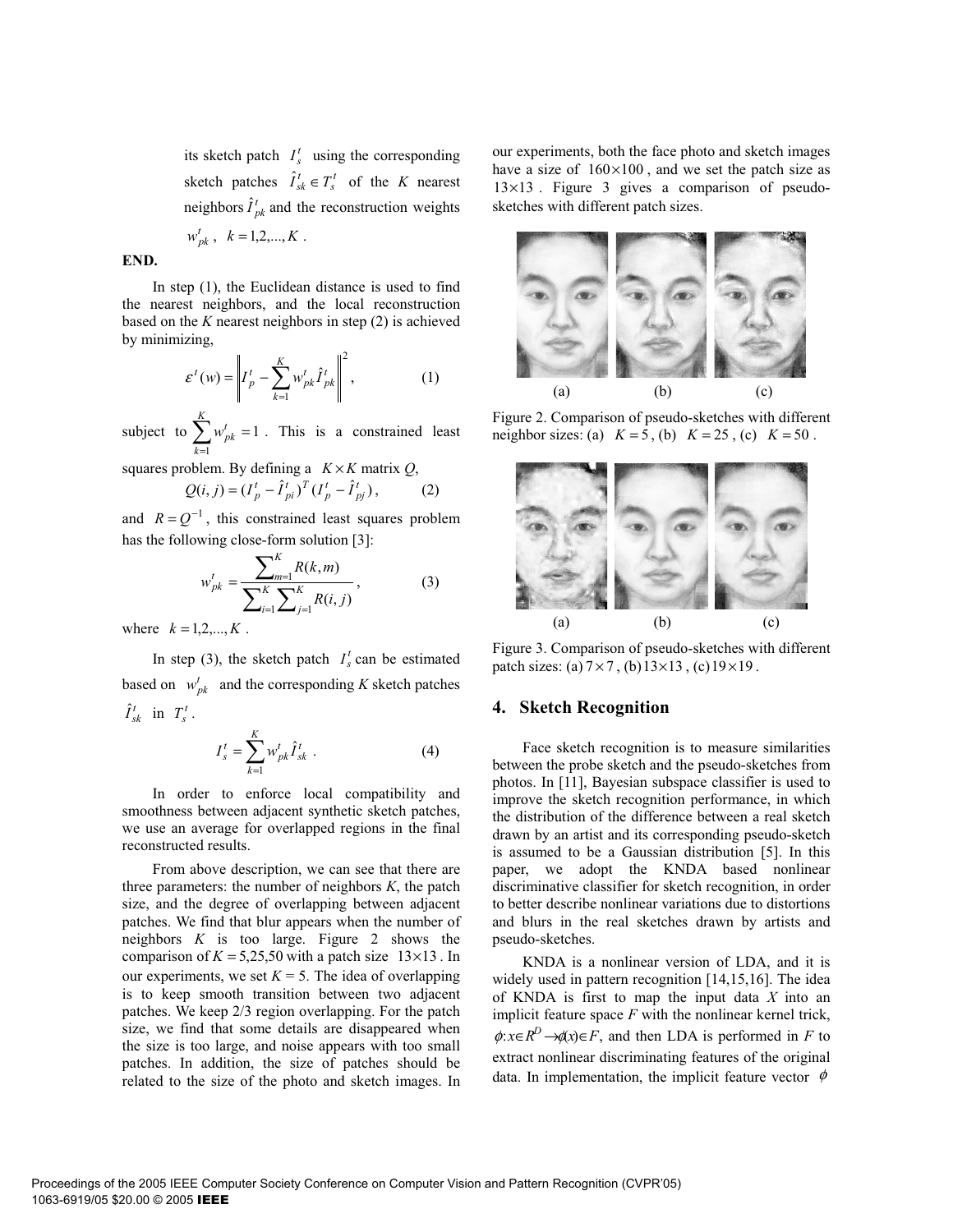does not need to be explicitly calculated; instead it is embodied by computing the inner product of two vectors in *F* using a kernel function,  $k(x_1, x_2) = (\phi(x_1) \cdot \phi(x_2))$  [4].

Assuming the training set has *N* images and *C* classes.  $X_c$  represents the sample set of the *c*-th class with  $N_c$  samples. Define the within class scatter

$$
S_w^{\phi} = \sum_{i=1}^{C} \sum_{\phi(x_j) \in X_i} (\phi(x_j) - \mu_i)(\phi(x_j) - \mu_i)^T
$$
 and the between

class scatter 
$$
S_b^{\phi} = \sum_{i=1}^{C} N_i (\mu_i - \mu) (\mu_i - \mu)^T
$$
 in *F*, where  $\mu_i$ 

and  $\mu$  are the mean of the *i*-th class samples and the mean of all the samples in *F* respectively, and  $\phi(x_i) \in X_i$  means  $x_i$  belongs to the *i*-th class. Performing LDA in *F* is equivalent to maximizing the following objective function:

$$
J(W^{\phi}) = \arg \max_{W^{\phi}} \frac{|(W^{\phi})^T S_{b}^{\phi} W^{\phi}|}{|(W^{\phi})^T S_{w}^{\phi} W^{\phi}|}. \tag{5}
$$

Because  $W^{\phi}$  is a linear transformation in *F*, any solution  $w^{\phi} \in W^{\phi}$  can be represented by  $w^{\phi} = \sum_{i=1}^{N} \alpha_i \phi(x_i)$ due to linear transform property. Define the column vector  $K_i = (k(x_i, x_1), k(x_i, x_2), \dots, k(x_i, x_N))^T$ . Then equation (4) can be rewritten as:

$$
J(\alpha) = \arg \max_{\alpha} \frac{|\alpha^T G_b \alpha|}{|\alpha^T G_w \alpha|},
$$
 (6)

where 
$$
G_b = \sum_{i=1}^{C} N_i (m_i - \overline{m}) (m_i - \overline{m})^T
$$
,  $m_i = \frac{1}{N_i} \sum_{j=1}^{N_i} K_j$  with

 $K_j \in X_i$  which represents  $x_j$  belonging to the *i*-th class,  $\overline{m}$  is the mean of all the  $m_i$ , and  $=\sum_{i=1}^{n} \sum_{K_j \in X_i} (K_j - m_i)(K_j -$ *C*  $i=1$   $K_i \in X$  $W_w = \sum_{i=1}^{n} \sum_{j=1}^{n} (K_j - m_i)(K_j - m_i)^T$  *∈*  $\Lambda$  $*i*$  $G_w = \sum_{i=1}^{n} (K_i - m_i)(K_i - m_i)$ 1  $(K_j - m_i)(K_j - m_i)^T$ . Thus, the problem

of KNDA is converted into finding the leading eigenvectors of  $G_w^{-1}G_b$ .

Practically, KNDA produces a nonlinear subspace. We project the probe sketch and pseudo-sketch into this subspace, and measure their similarity based on distance in the subspace,  $d = \left\| y^r - y^p \right\|$ , where  $y^r$ and  $y^p$  are the projections of the probe sketch and pseudo-sketch,  $y = \alpha^T (k(x_1, x), k(x_2, x), \dots, k(x_n, x))^T$ .

Notice, each class has two samples: a real sketch drawn by an artist and a pseudo-sketch in our study.

#### **5. Experiments**

We conduct the experiments on a database of 606 persons [11]. Each person has a frontal face photo image and a sketch image with plain style drawn by an artist. We divide the database into two sets. One is a training set containing 306 persons, and the other is a testing set that is composed of the rest 300 persons. The training set has two functions. One is for generating the pseudo-sketches of photo images in the testing set, and another is for learning classifiers. Of Course, as for the training set, we also need pseudo-sketches in learning classifiers. In order to keep the training set and testing set separated, we use the leave-one-out strategy to generate the pseudo-sketches in the training set.

#### **5.1. Pseudo-Sketch Synthesis Performance**

Figure 4 (c) shows some results of pseudo-sketch synthesis based on local geometry preserving, and comparison with the sketches drawn by artists and obtained by the eigentransform method in [9,10]. We can see that the proposed method is better than the eigentransform method. Basically, the pseudo-sketch reconstructed by the proposed method can well approximate the real sketches. Some blurs exist because we use the weighted sum of *K* nearest neighbors and overlapping between two adjacent patches for smoothness. The proposed method uses the idea of local geometry preserving to approximate the complex nonlinear mapping between photo and sketch patches, while the eigentranform method simply regards the mapping as a linear process. Though in [11], the synthesis effect of the eigentransform method can be improved by separating shape and texture, it is based on geometrical feature points, so some facial information cannot well be reconstructed.

#### **5.2 Sketch Recognition Performance**

Like most face recognition approaches, we remove the hair and background with a mask before doing recognition, for they are unreliable factors. The polynomial kernel function is selected for KNDA,  $k(x_1, x_2) = (a(x_1 \cdot x_2) + b)^d$ , and the parameters are set as  $a=10^{-3}$ ,  $b=1$ , and  $d=3$ .

Besides the Bayesian subspace method, we also compare KNDA with LDA [6] and PCA [7]. As for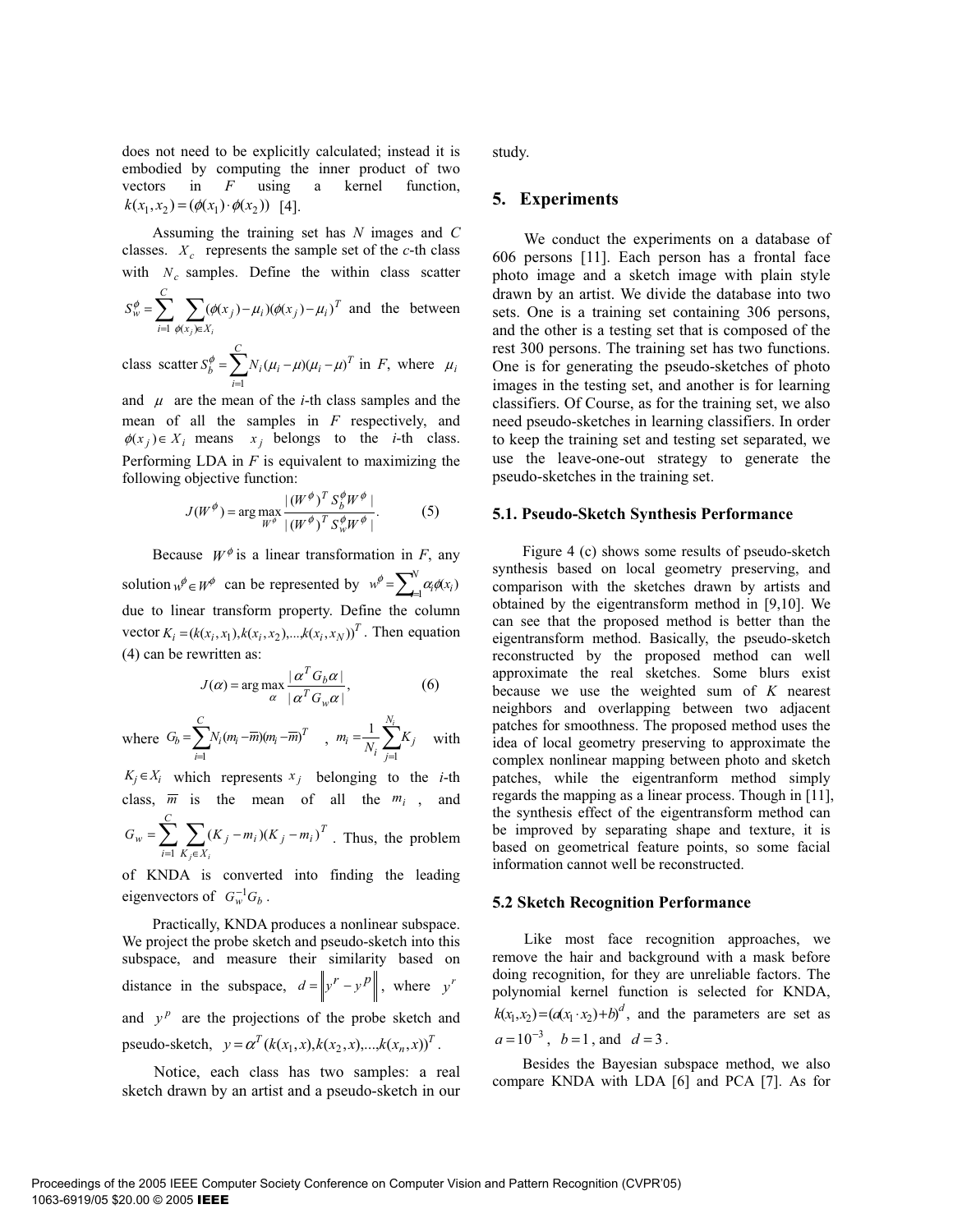Bayesian subspace, we respectively reserve 90% and 95% energy in the PCA principal subspace, which means the ratio of energy,  $\sum_{i=1}^{M} \lambda_i / \sum_{i=1}^{N}$  $\sum_{i=1}^{\infty}$ *M*  $\lim_{i=1}^n \lambda_i / \sum_{i=1}^n \lambda_i$ , being equivalent to 0.9 and 0.95 respectively, where  $\sum\nolimits_{i=1}^{M}$  $\prod_{i=1}^{n} \lambda_i$  represents the sum of eigenvalues in the principal subspace, and  $\sum_{i=1}^{N}$  $\prod_{i=1}^{n} \lambda_i$  is the sum of all the eigenvalues. For simplify, we denote them as Bayes90 and Bayes95 in the following. Similar to KNDA, the distance based similarity measure is used for LDA and PCA. Because there are not enough training samples to



Figure 4. Some pseudo-sketch synthesis results: (a) photo images, (b) sketches drawn by artists, (c) pseudosketches with the proposed method, (d) pseudosketches with the eigentransform method.

guarantee the within class scatter in LDA and  $K_W$  in KNDA non-singularity, we adopt the trick of enhanced LDA for LDA [6], and we use  $K'_W = K_W + \mu I$  to replace  $K_W$  for KNDA, where  $\mu$  is a small constant  $(10^{-4})$  and *I* is the identity matrix [14].



Figure 5. Comparison of recognition rate.



Figure 6. Comparison of cumulative match scores.

Figure 5 reports the recognition accuracy of KNDA, Bayesian, LDA and PCA. We can see that the performance of KNDA is better than the other three methods. KNDA has the highest recognition rate 87.67%, while the best recognition rates of LDA and PCA are 85% and 64.33% respectively. Bayes90 gets the recognition rate of 84 % and Bayes95 is 83.33%. In Figure 6, we use the cumulative score to evaluate the performance of the algorithms. Actually, Figure 6 reports the results of rank 1. It can be found that KNDA also has better performance than Bayesian subspace, LDA and PCA. KNDA can reach 99 % at rank 8, while